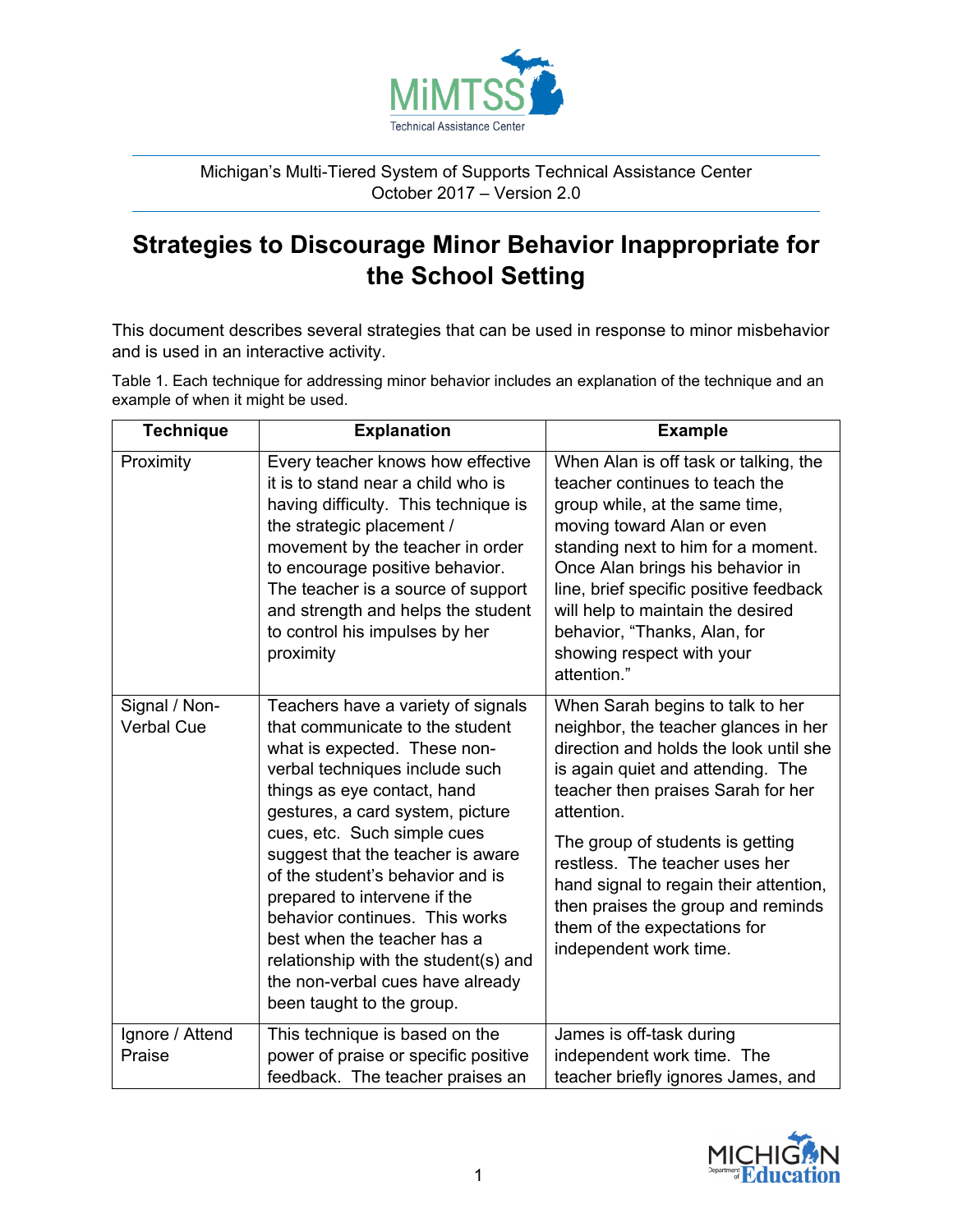| <b>Technique</b>      | <b>Explanation</b>                                                                                                                                                                                                                                                                                                                                                                                                                                                                                                                         | <b>Example</b>                                                                                                                                                                                                                                                                                                                                                              |
|-----------------------|--------------------------------------------------------------------------------------------------------------------------------------------------------------------------------------------------------------------------------------------------------------------------------------------------------------------------------------------------------------------------------------------------------------------------------------------------------------------------------------------------------------------------------------------|-----------------------------------------------------------------------------------------------------------------------------------------------------------------------------------------------------------------------------------------------------------------------------------------------------------------------------------------------------------------------------|
|                       | appropriately behaving student in<br>proximity to the student who is<br>behaving inappropriately. The<br>praise serves as an indirect prompt<br>for the student who is misbehaving<br>and reinforcement for the one<br>behaving appropriately. When the<br>student exhibits the appropriate<br>behavior, attention and praise is<br>then provided.                                                                                                                                                                                         | specifically praises a student nearby<br>who is on task, "Good work,<br>Keegan. You are working away on<br>your assignment." When James<br>begins to get back to work, the<br>teacher then, immediately, praises<br>him, "Thanks, James, for being on<br>task; you'll be sure to get your work<br>done."                                                                    |
| <b>Re-Direct</b>      | This strategy employs a very brief,<br>clearly and privately stated verbal<br>reminder of the expected behavior.<br>A re-direct includes a specific<br>restatement of the school-wide or<br>classroom rule / procedure. A<br>redirect emphasizes the "what" of<br>the behavior instead of the "why."                                                                                                                                                                                                                                       | "Jason, please begin your writing<br>assignment." (Later) "Nice job being<br>responsible, Jason, you have begun<br>your assignment."                                                                                                                                                                                                                                        |
| Re-Teach              | Re-teaching builds on the re-direct<br>above and re-teaches the specific<br>expectation in question and<br>reminds of the procedures or<br>routine for doing so. It capitalizes<br>on the teachable moment to review<br>the expectation more thoroughly,<br>yet briefly. As in all instruction, you<br>label the skill, teach and show, and<br>give the student the immediate<br>opportunity to practice<br>demonstrating the behavior. Once<br>the student uses the appropriate<br>behavior, specific positive feedback<br>should follow. | "Jason, you need to be responsible<br>by being on-task. That means your<br>desk is clear of everything but your<br>book and notebook, you begin<br>working right away, continue<br>working until done, and if you need<br>help you raise your hand. (Pause)<br>Nice job being responsible, Jason.<br>It looks like you are ready to work.<br>Let me know if you need help." |
| <b>Provide Choice</b> | Providing choice can be used when<br>re-directs or re-teaching have not<br>worked. This is the statement of<br>two alternatives—the preferred or<br>desired behavior and a less<br>preferred choice. When options<br>are paired in this way, student will<br>often make the preferred choice.<br>Pause after providing the choice,<br>and when the student chooses<br>wisely, provide praise.                                                                                                                                              | "McKenzie, you are asked to get on-<br>task and begin your work or you can<br>finish this task later today during our<br>special activity. I will watch to see if<br>you would rather begin now."<br><b>OR</b><br>"Lynn, you can get organized and<br>work here at you seat, or you can<br>work in the quiet area. Which would<br>you prefer?"                              |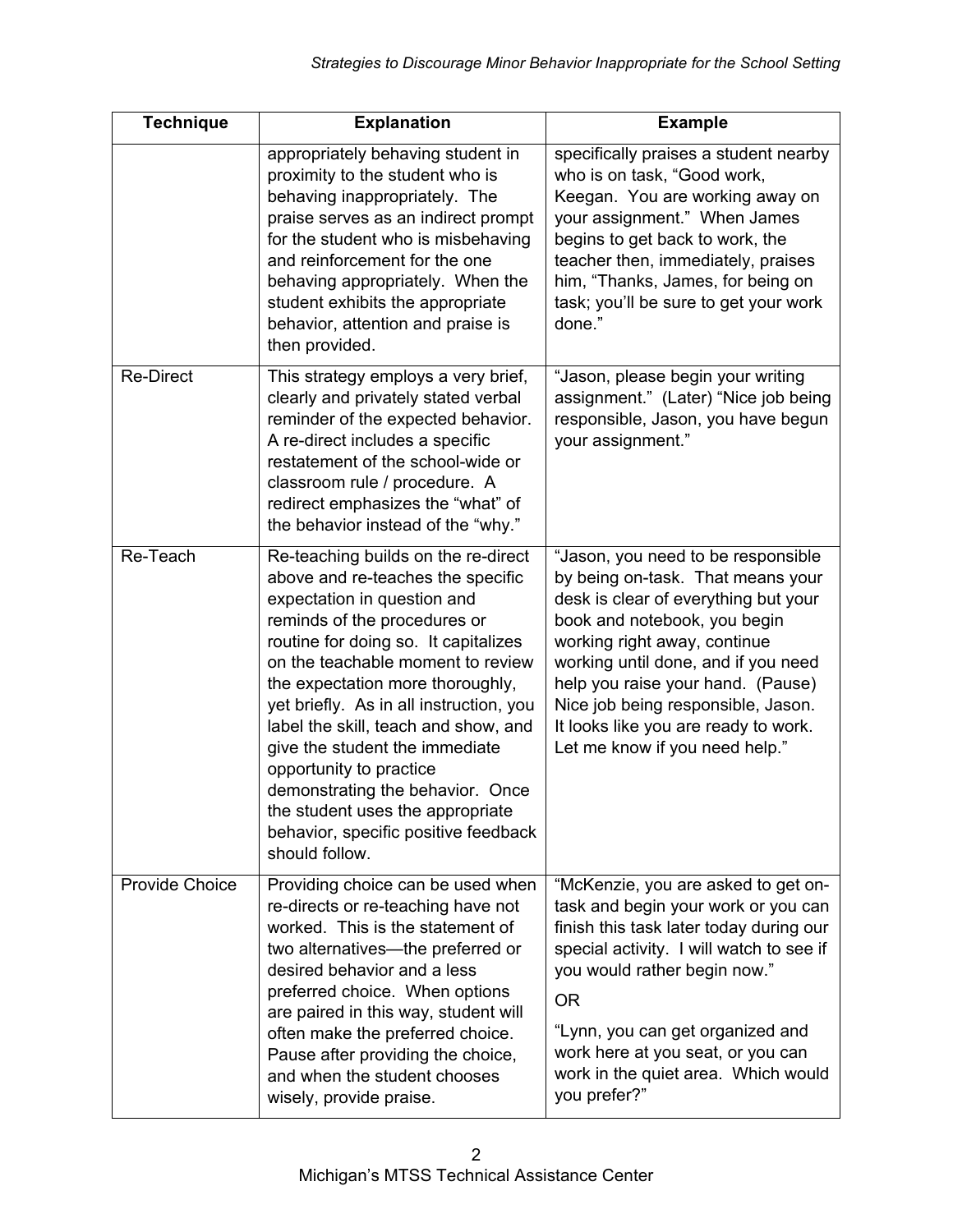| <b>Technique</b>      | <b>Explanation</b>                                                                                                                                                                                                                                                                                                    | <b>Example</b>                                                                                                                                                                                                                                                                                                                                                                                                 |
|-----------------------|-----------------------------------------------------------------------------------------------------------------------------------------------------------------------------------------------------------------------------------------------------------------------------------------------------------------------|----------------------------------------------------------------------------------------------------------------------------------------------------------------------------------------------------------------------------------------------------------------------------------------------------------------------------------------------------------------------------------------------------------------|
| Student<br>Conference | This is a lengthier re-teaching or<br>problem-solving opportunity when<br>behavior is more frequent or<br>intense. The behavior of concern<br>is discussed, the desired behavior<br>is taught, and a plan is made to<br>ensure the behavior is used in the<br>future. A student conference might<br>include practice. | "Will, several times today I have<br>reminded you about being on task.<br>When you are given an assignment,<br>you need to When you do that<br>you can get done more quickly and<br>move on to things you enjoy more.<br>Tell me what you will do when given<br>an assignment. Let's<br>practiceHow can I help you to do<br>that if you get stuck?" (Then) "Can I<br>get a commitment from you to do<br>that?" |

Michigan's MTSS Technical Assistance Center is funded by the Michigan Department of Education and the U.S. Department of Education, Office of Special Education Programs.